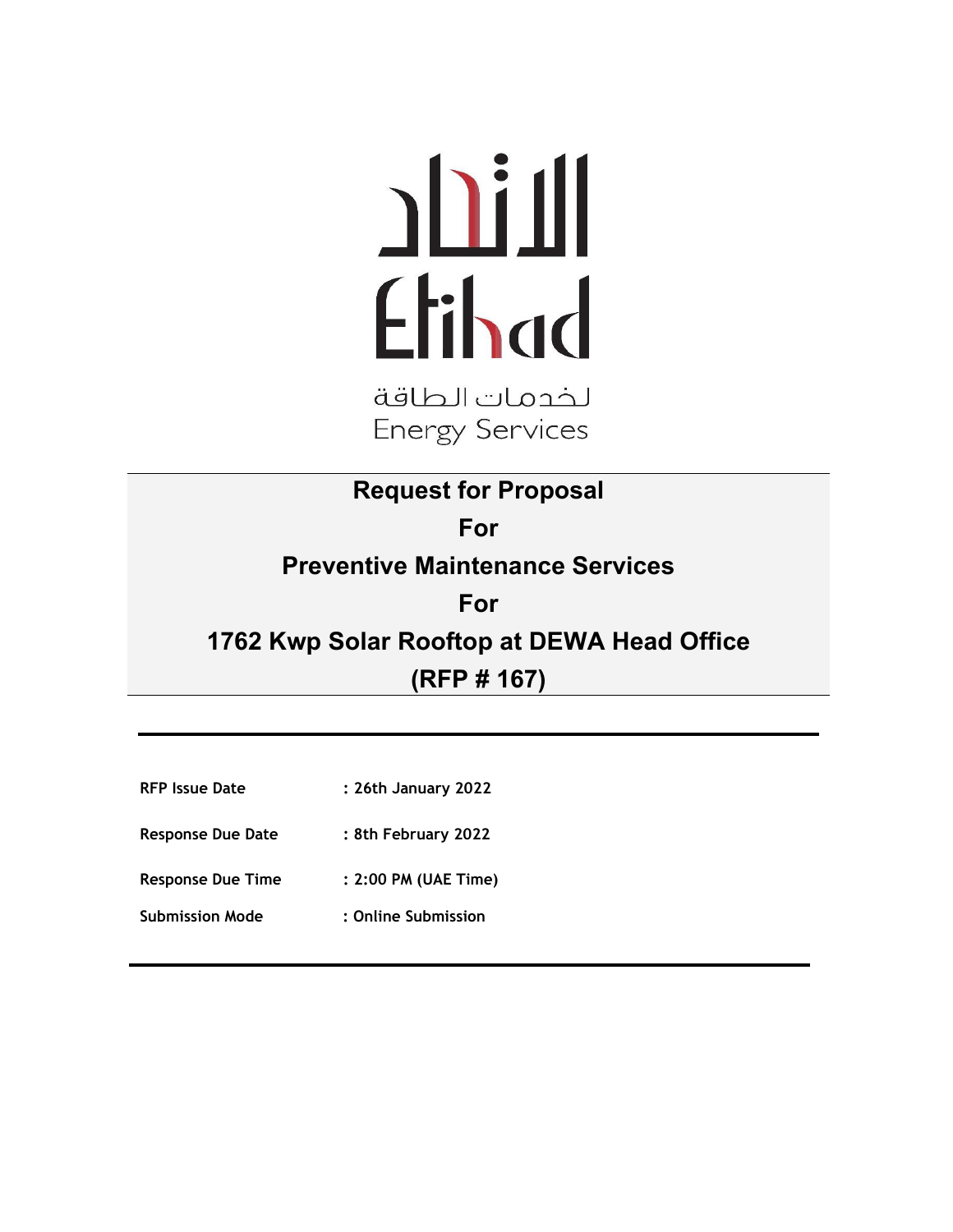#### **1. Introduction**

Al Etihad Energy Services Co. LLC is seeking proposals for 24 months operation and maintenance services for already operational solar car park system of total capacity 1,762 Kwp at DEWA Head Office

#### **System Information**

The following table illustrate the system Introduction:

| Location         | <b>Plant Capacity (Kwp)</b> | <b>Installation type</b> |
|------------------|-----------------------------|--------------------------|
| DEWA Head Office | 1,762                       | Car park                 |

#### **A- Site Visit**

Site visit is scheduled for 9:30 AM, 31<sup>st</sup> Jan.

#### **2. Proposal submission required documents**

| No             | <b>Required documents</b>                                                                                                                                                                                                                                        | <b>Submission Status</b> |
|----------------|------------------------------------------------------------------------------------------------------------------------------------------------------------------------------------------------------------------------------------------------------------------|--------------------------|
|                | State your compliance to tems and conditions of<br>RFP and scope of work on company letter head<br>and confirm that your proposal will remain valid<br>for 90 days from subission deadline<br>Note: No assumptions and exclusions are<br>acceptable in proposal. |                          |
| $\overline{2}$ | Submit the Valid Trade License                                                                                                                                                                                                                                   |                          |
| 3              | Total years of Organization experience in Solar<br><b>O&amp;M</b>                                                                                                                                                                                                |                          |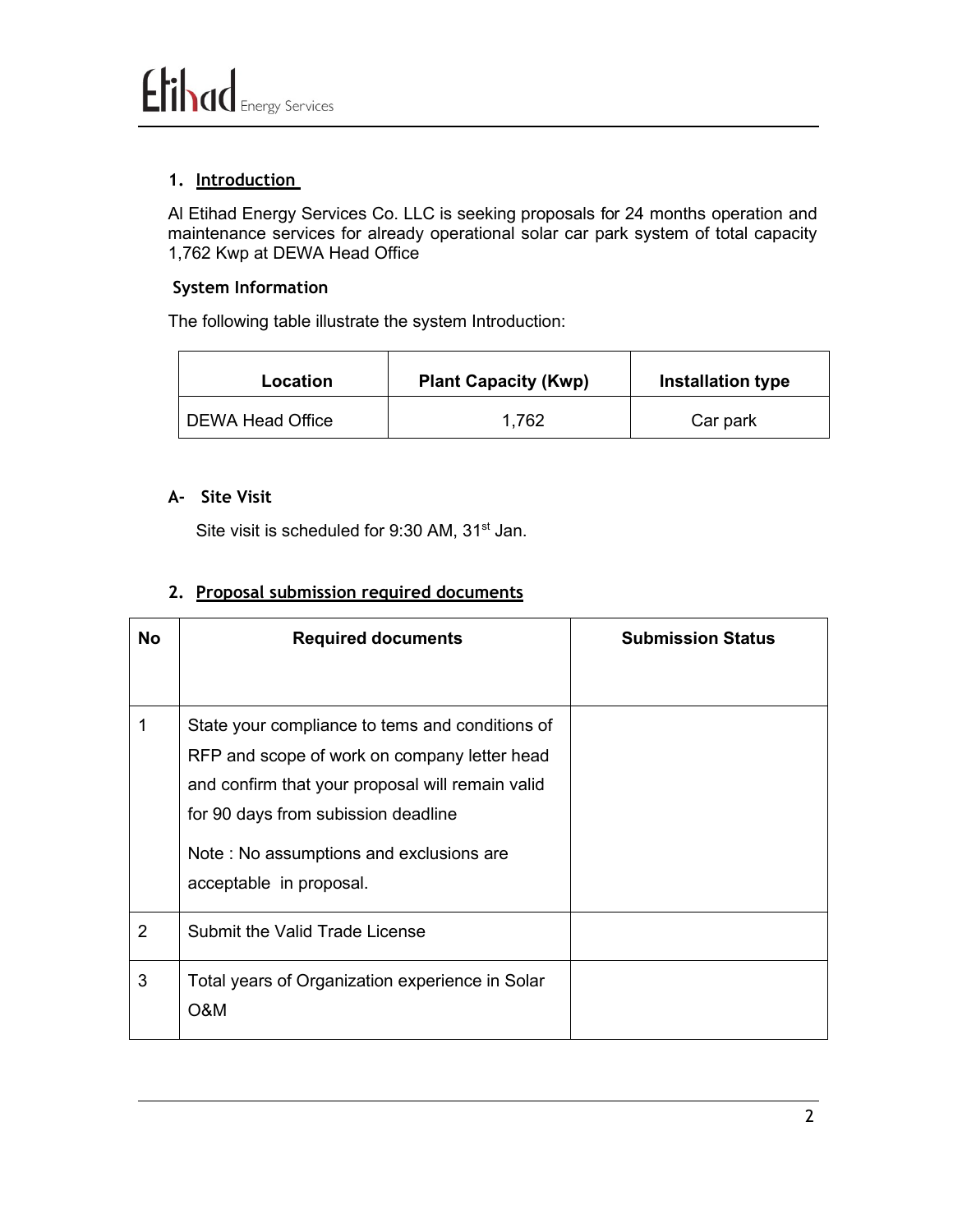# Elihad Energy Services

| 4 | Total capacity of solar system O&M experience<br>in MWp.      |  |
|---|---------------------------------------------------------------|--|
| 5 | Provide O&M department Organization Chart<br>and CVs of staff |  |
| 6 | Provide the O&M process and approach                          |  |

#### **3. Guaranteed Savings Bond**

The selected ESCO shall submit a guaranteed savings bond to be issued once commissioning has completed. The Employer shall issue the construction completion certificate upon receipt of the guaranteed savings bond. The value of this bond will be equal to 30% of the annual guaranteed savings amount. The guaranteed savings bond will be renewed for the same amount for each year during the savings realization period. Construction completion certificate shall be issued only upon submission of Guaranteed saving bond or upon validity of submitted bond submitted for designated duration.

#### **4. Insurances**

The Contractor shall be responsible to provide the following insurances for the project (in the joint names of the Contractor, Employer and the Customer) Within 14 days from the receipt of PO:

- i. Erection All Risk Insurance (For a value of AED 1.25 times of Solar Plant asset value)
- ii. Public Liability Insurance For a value of AED 1.25 times of Solar Plant asset value)
- iii. Workmanship Insurance (As per UAE laws)
- iv. Plant and Equipment Insurance (for full replacement value)

The Contractor shall be required to fully comply with terms and conditions of insurances which shall be stipulated in the contract.

#### **5. PROPOSAL EVALUATION**

The Technical & Commercial evaluation shall be based on the numerical merit score. Total 100 points allocated to the below indicated areas

#### **Technical Evaluation**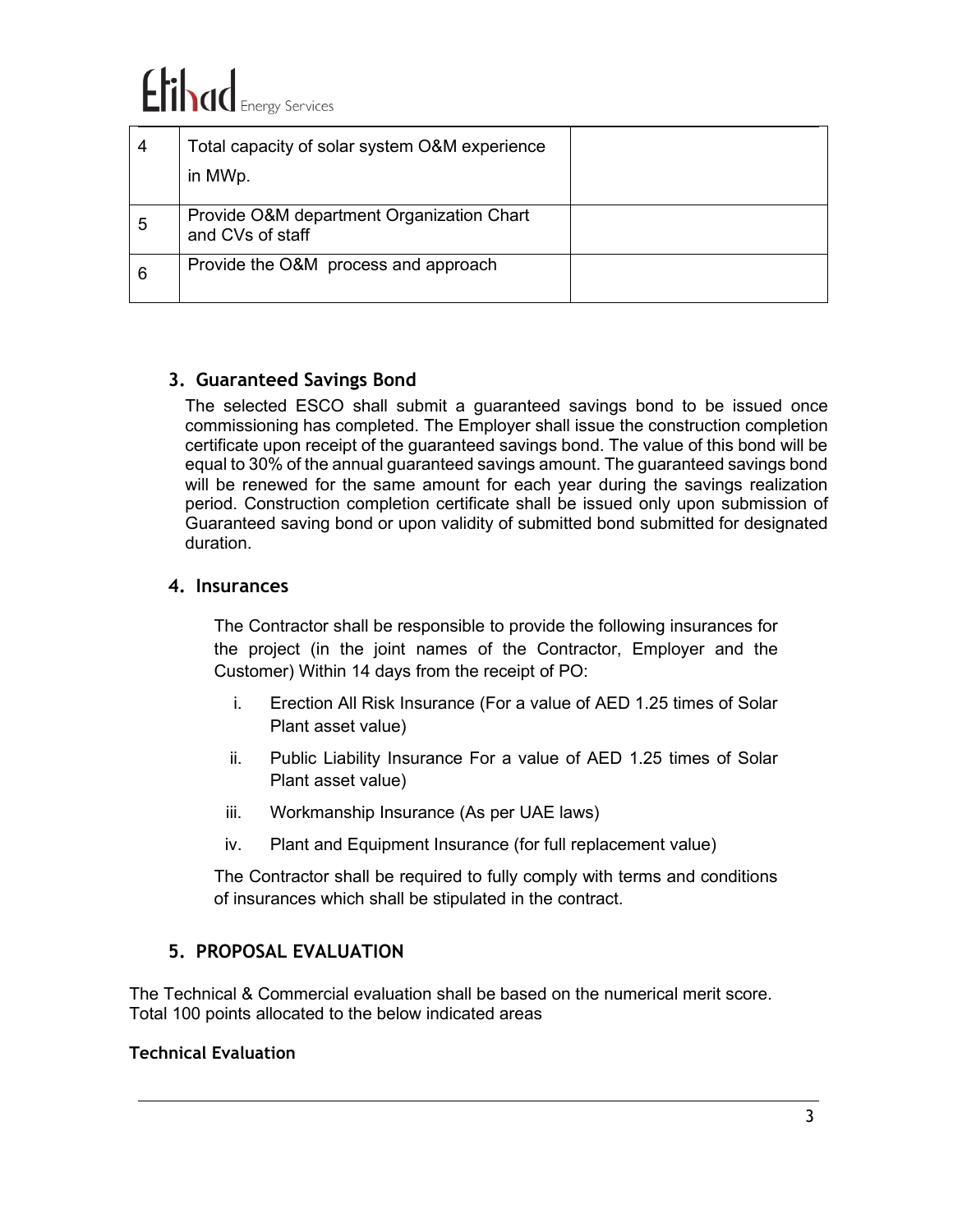## **Frihad Energy Services**

The technical evaluation shall be based on numerical merit score. A total of 50 points have been allocated to following areas as detailed below:

| Area                                                                                                                       | <b>Points</b> |
|----------------------------------------------------------------------------------------------------------------------------|---------------|
| Total years Organization experience in Solar O & M                                                                         | 10            |
| Total capacity of solar system O & M experience in MWp.                                                                    | 10            |
| Compliance to terms and conditions and scope of work of this RFP on<br>company letter head and submission of trade license | 10            |
| Submission of O & M process and approach                                                                                   | 10            |
| Submission of proposal bond as per RFP requirement.                                                                        | 10            |
| <b>Total Technical Score</b>                                                                                               | 50            |

#### **Financial Evaluation**

The Financial evaluation shall be based on numerical merit score. A total of 50 points have been allocated for financial evaluation.

Total 50 points shall be given to the proposal which has lowest price. For calculating points of other bids following formula shall be used:

Financial Proposal Points of Proposal 'X' shall be equal to lowest evaluated price multiply by 50 and divided by total price of Proposal 'X'.

Achieved Score of Proposal 'X' = Lowest Evaluated Price x 50/Total Price of Proposal 'X'

#### **Global Evaluation**

For the purpose of establishing the lowest evaluated Bid the technical points and commercial points scored shall be integrated as follows :

|                     | <b>Points Scored</b> |   |  |
|---------------------|----------------------|---|--|
|                     | <b>Bidder</b>        | x |  |
| 50% Technical Score |                      |   |  |
| 50% Financial Score |                      |   |  |
| 100% Total          |                      |   |  |

#### **6. Contract pricing:**

Fill the following tables for Commercial proposal :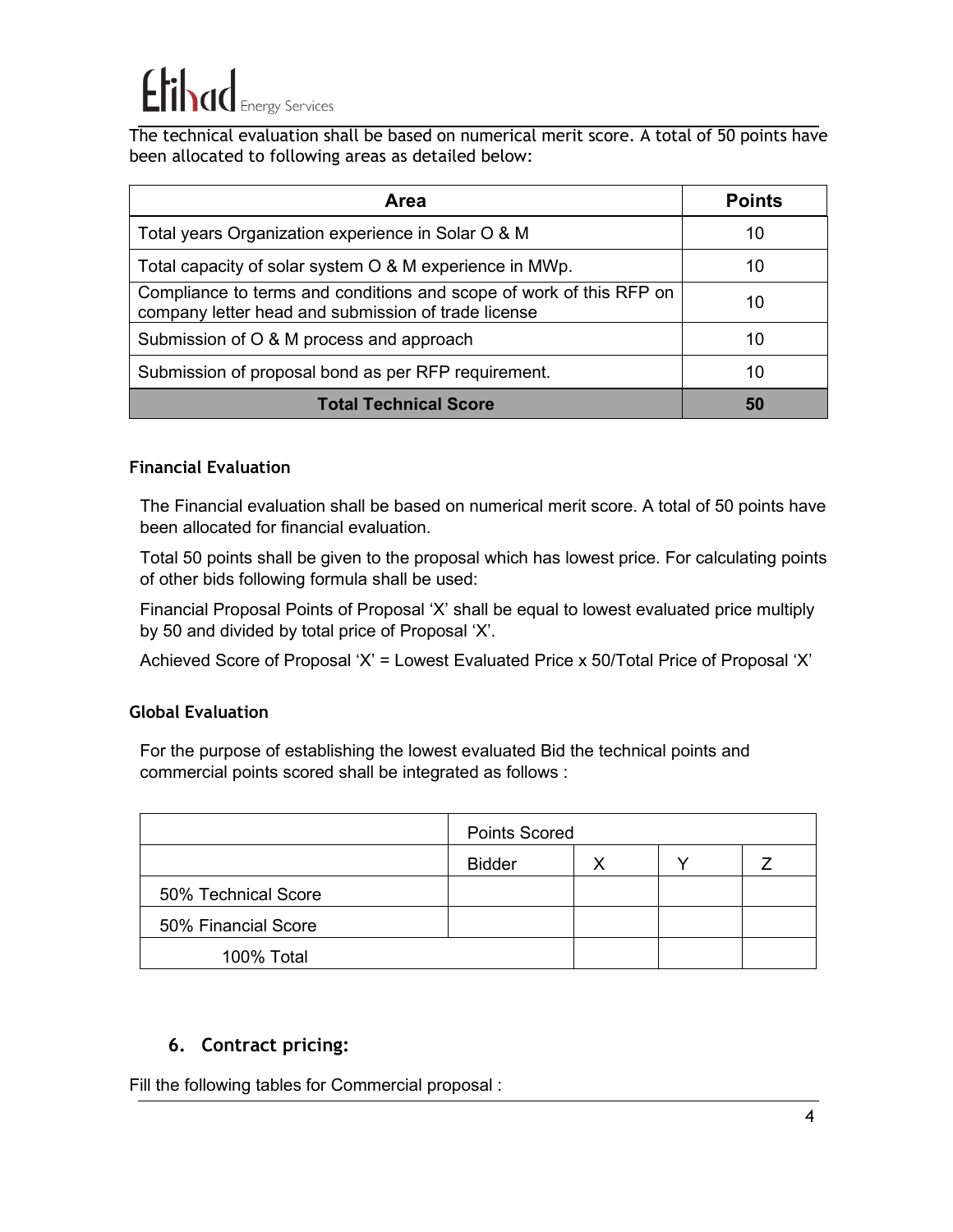# Elihad Energy Services

| Srt | <b>Descriptions</b>                                                                | Amount (AED) |
|-----|------------------------------------------------------------------------------------|--------------|
|     | 24 Months operation and maintenance services<br>(1 dry & 1 wet cleaning per month) |              |
|     | Total (Excluding VAT)                                                              |              |

| Sr# | <b>Descriptions</b>                    | <b>Amount</b><br>(AED/Hour) |
|-----|----------------------------------------|-----------------------------|
|     | Corrective maintenance labor unit cost |                             |
|     | <b>Total (Excluding VAT)</b>           |                             |

Payement Will be done quarterly after acceptance of quarterly O&M report; however, contractor has to submit the monthly O&M report additionally and if contractor fail to perform scheduled preventive Maintenance , Employer has right to stop payments and terminate the contract.

- $\triangleright$  The price should be inclusive of mentioned scope of work, preventative maintenance and monthly reporting.
- $\triangleright$  Any clarifications related to this tender, should be addressed only to  $-$ [Etihad.tenders@etihadesco.com.](mailto:Etihad.tenders@etihadesco.com)
- $\triangleright$  Bidders are requested to send all the queries regarding the RFP documents to [Etihad.tenders@etihadesco.com.](mailto:Etihad.tenders@etihadesco.com) Any such enquiry must be received no later than seven (7) days before the proposal submission date.
- $\triangleright$  The bidder shall submit an electronic copy of their proposal to [esubmission@EtihadEsco.com,](mailto:esubmission@EtihadEsco.com) proposal shall be addressed to:

Ref: Request for Quotation (RFQ 167) – Preventive Maintenance of Solar PV System at DEWA Head Office Solar Project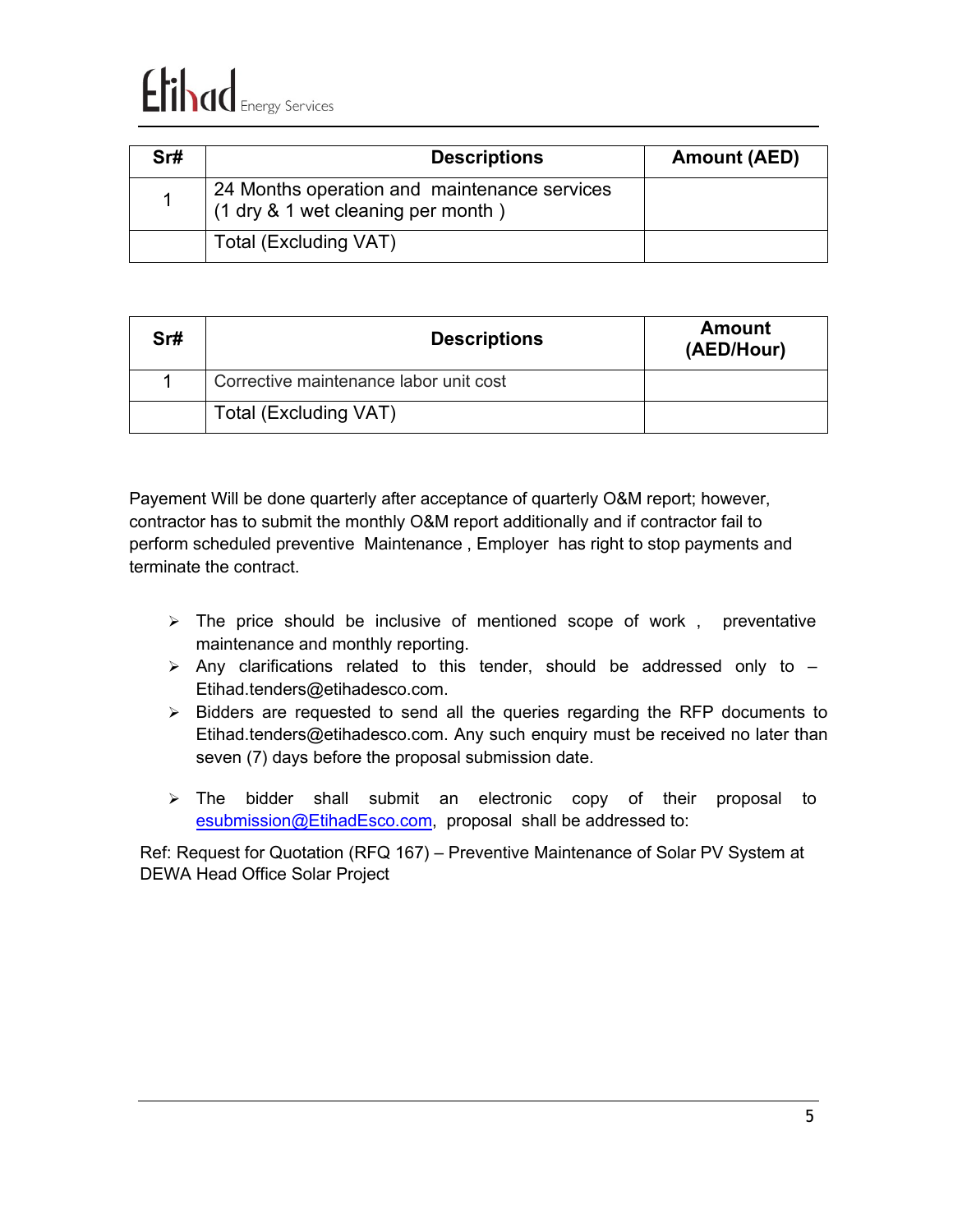### **ANNEXURE A**

#### **Scope of work**

The Scope of the works including ( 1 dry and 1 wet cleaning per month) for 1762

KWp Car Park solar system and following scope of work and preventive

maintenance as per below table

- a) preventative maintenance work as per below table schedule.
- b) Process the warranty claim of solar panels and inverters if required.
- c) Providing monthly preventive maintenance report.
- d) Corrective maintenance for damaged parts after getting cost approval from Etihad and client based on corrective maintenance Labor unit cost (AED/Hour).
- e) Perform (1 dry & 1 wet cleaning per months) for 2 years of contract duration.
- f) Perform preventive maintenance schedule as provided in this proposal.
- g) Identifying the fault and inform to Etihad and preparing estimates for rectification and submission to Etihad/DEWA for technical & commercial approval.
- h) Rectification of the fault after acceptance of technical & commercial estimates from Etihad/DEWA.
- i) Additional Scope of works, repair, replacement of equipment's will be on actual cost basis with 10% handling cost.
- j) Providing monthly report of operation & maintenance activity including monthly generation of solar plant.
- k) Health and Safety of the O &M personnel shall be the responsibility of contractor as well as preparation and submission to DEWA all required documents not less than 5 working days for gate pass approval .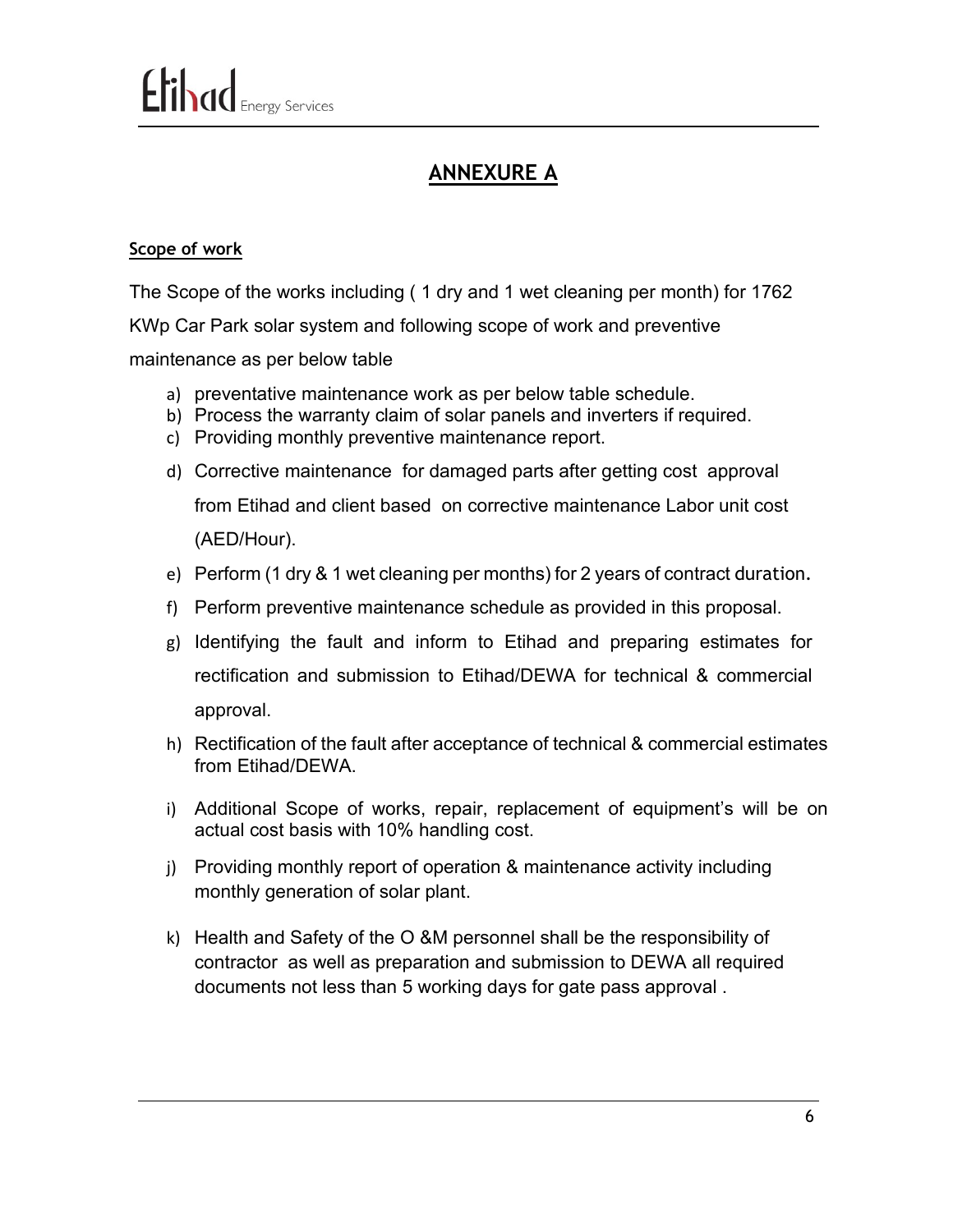### **Preventive Maintenance Schedule**

| <b>Items</b>          | <b>Activity /</b><br><b>Check</b>   | <b>Frequency</b>                                                                                                                                                           | <b>Methods</b>                                                                                                                                                                                                                                                         |
|-----------------------|-------------------------------------|----------------------------------------------------------------------------------------------------------------------------------------------------------------------------|------------------------------------------------------------------------------------------------------------------------------------------------------------------------------------------------------------------------------------------------------------------------|
| Solar<br>Panels       | Module<br>cleaning                  | Minimum (1 dry & 1<br>wet cleaning per<br>months) and to<br>adjusted depending on<br>the weather condition.<br>Note: Water for<br>cleaning will be<br>provided by<br>DEWA. | Clean solar panels using soft,<br>moist broom or water spray.                                                                                                                                                                                                          |
| Solar<br>panels       | thermal<br>inspection               | Start of the O &M<br>period and every end of<br>the O &M year.                                                                                                             | full thermal inspection                                                                                                                                                                                                                                                |
| Wiring &              | Wiring                              | Once every 3                                                                                                                                                               | Check wiring and insulation                                                                                                                                                                                                                                            |
| Earthing              | inspection                          | months                                                                                                                                                                     | resistance Check Earth                                                                                                                                                                                                                                                 |
| System                |                                     |                                                                                                                                                                            | Connections and its continuity                                                                                                                                                                                                                                         |
|                       |                                     |                                                                                                                                                                            | for cuts, and lose connections.                                                                                                                                                                                                                                        |
| Cable &               | Visual                              | Once Every month                                                                                                                                                           | <b>Check Termination point of</b>                                                                                                                                                                                                                                      |
| Connectors            | Examination                         |                                                                                                                                                                            | module connectors and DC                                                                                                                                                                                                                                               |
|                       | and corrective                      |                                                                                                                                                                            | cables. Reinstate hanged DC                                                                                                                                                                                                                                            |
|                       | actions                             |                                                                                                                                                                            | PV module cable with proper                                                                                                                                                                                                                                            |
|                       |                                     |                                                                                                                                                                            | termination.                                                                                                                                                                                                                                                           |
| Mounting<br>structure | Mounting<br>structure<br>Inspection | Once every 3<br>months                                                                                                                                                     | Mounting structure inspection shall<br>include: Torque marks on all<br>assemblies, rust or corrosion,<br>sagging/deformation/ damage,<br>Racking connection to equipment<br>grounding system, module<br>attachment, Corrosion or<br>deterioration of pilings/footings. |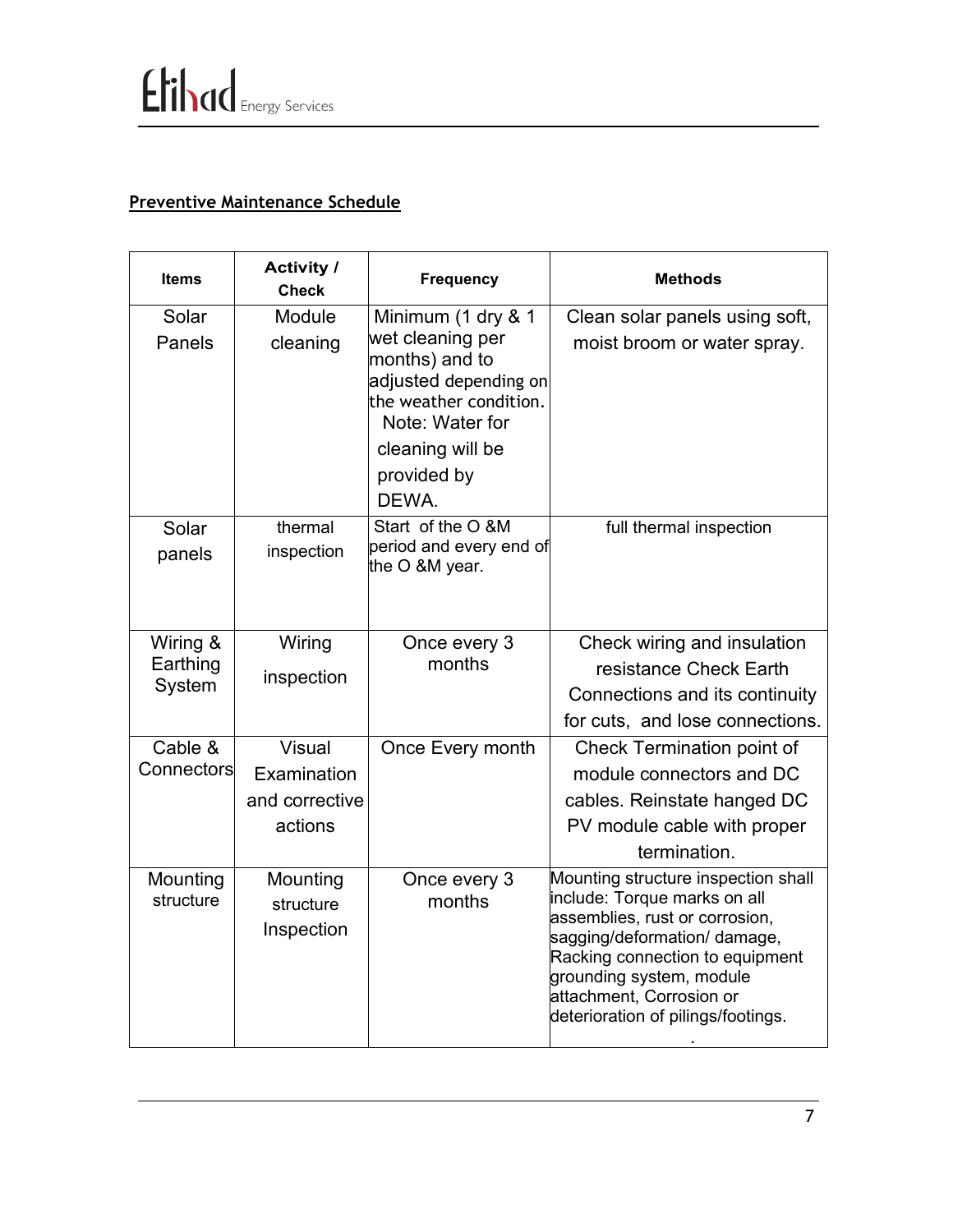

| Inverters        | Inverter        | Two times per year      | <b>Inverter/Combiner Box</b>              |
|------------------|-----------------|-------------------------|-------------------------------------------|
|                  | Inspection      |                         | inspection & preventive                   |
|                  |                 |                         | maintenance according to the              |
|                  |                 |                         | manufacturer's                            |
|                  |                 |                         | operation and maintenance                 |
|                  |                 |                         | requirements.                             |
| Electrical       | Electrical      | Once every 3            | Visual Inspection,                        |
| Panel            | panel           | months                  | <b>Check Terminals, lights visibility</b> |
|                  | inspections/Co  |                         | and clean all occupied dust               |
|                  | mbine boxes     |                         | operation of control devices like         |
|                  |                 |                         | relays and controllers,                   |
| weather          | Weather         | Once every 3            | Visual Inspection of weather              |
| stations         | <b>Stations</b> | months                  | stations and sensors                      |
|                  | system          |                         |                                           |
| Home run         | thermal         | Start of the O &M       | full thermal inspection                   |
| Connectors       | inspection      | period and every end of |                                           |
|                  |                 | the O &M year.          |                                           |
| <b>Terminals</b> | thermal         | Semi annual             | full thermal inspection                   |
|                  | inspection      | basis.                  |                                           |
|                  |                 |                         |                                           |

#### **Documentation**

Creating the data management system to record, track and follow-up the annual/Monthly preventative maintenance and to maintain the records of any trouble shooting.

- 1) Monthly checklists of solar panels cleaning and preventive maintenance Schedule as per above table.
- 2) Provide the solar plant monthly generation from inverter screen or from the available online portal (if operational)
- 3) Records of any trouble shooting corrective actions. and warranty claims.
- 4) Submission of detail corrective report after rectification of issue.

#### **Project timeline**

Project timeline is 24 Months starting from PO effective date